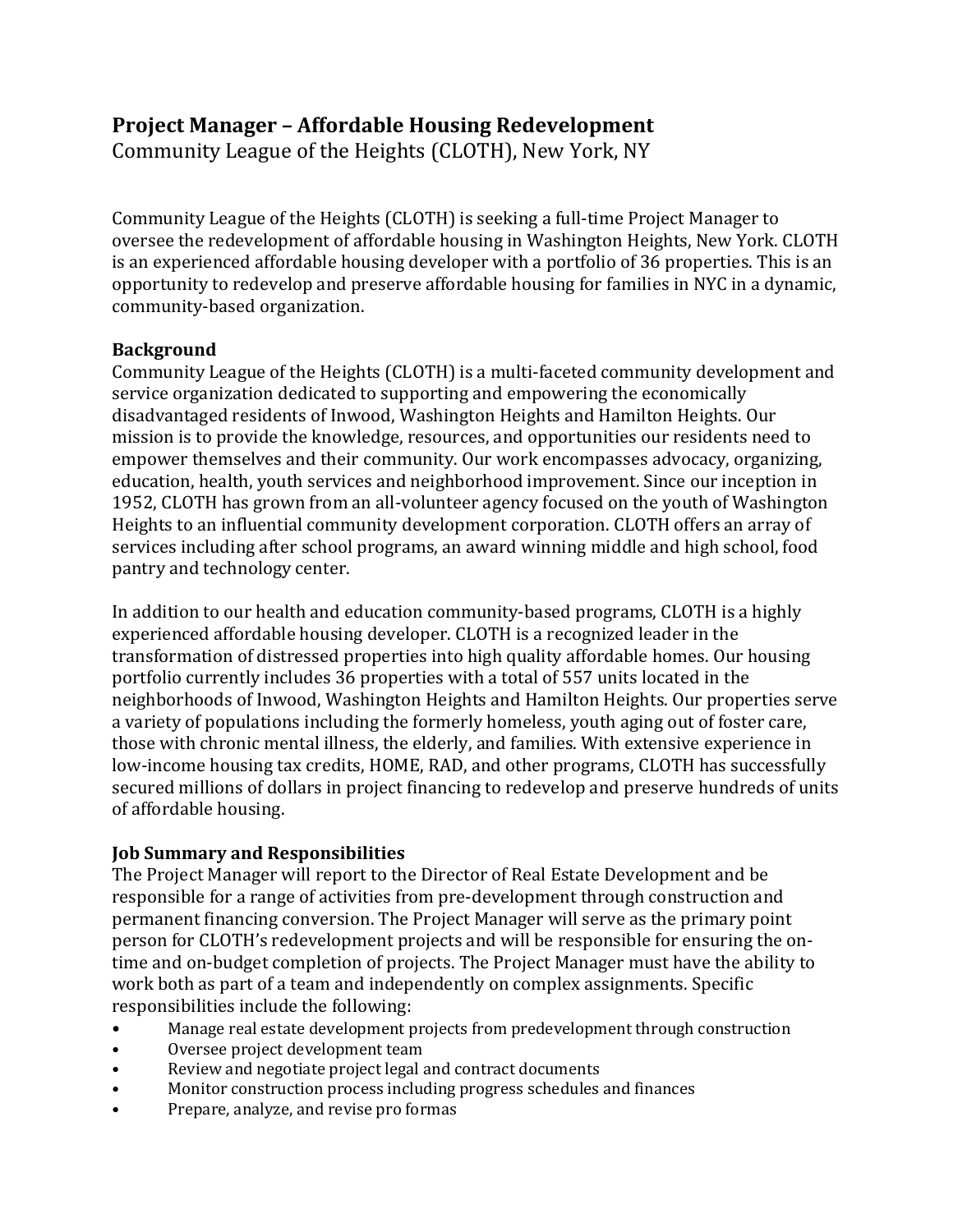- Communicate with internal and external development team members; i.e. architect, contractor, HPD, or other consultants
- Develop and track project budgets before and during construction
- Coordinate relocation for existing tenants during construction
- Market rehabilitated affordable units<br>• Conduct and arrange regular site insp
- Conduct and arrange regular site inspections and construction draw meetings
- Personally inspect active construction projects at least two times a month<br>• Represent the Organization to stakeholders and the general public
- Represent the Organization to stakeholders and the general public<br>• Strategize and plan outreach to garner community support for proi
- Strategize and plan outreach to garner community support for projects<br>• Attend and participate in community and government organization mee
- Attend and participate in community and government organization meetings<br>• Research sources of funding and maintain a familiarity with requirements
- Research sources of funding and maintain a familiarity with requirements
- Prepare and submit funding applications for predevelopment, construction and permanent financing
- Prepare and presents progress reports to supervisor, senior team, board of directors, board committees, and others as requested
- Coordinate transfer process with Asset Management and Resident Services staff after completion of construction and/or acquisitions of existing residential units

## **Job Qualifications**

BA degree in urban planning, public administration, accounting, business, real estate or related field with four or more years of project management experience with a real estate development firm or related business. Advanced degree in related field preferred. Experience with lender or investor organizations can be substituted as partial experience. Experience with low-income housing tax credit financing is required. The ideal candidate should have community planning and contract management experience; knowledge of, or experience with, issues confronting of low-income communities and families. Fluency in Spanish and supervisory experience are a plus.

- Real estate development experience, including experience in affordable and LIHTC housing development
- Knowledge and experience with NYC HPD programs such as YR 15, PLP etc.
- Solid understanding of operating budgets and proformas, with experience in the use of related software programs
- Ability to successfully manage and complete complex development projects that involve multiple sources of financing
- Excellent verbal and written communications and interpersonal skills<br>• Ability to take initiative and work with directed but limited supervision
- Ability to take initiative and work with directed, but limited, supervision<br>• Experience with and interested in working in a community-based organiz
- Experience with and interested in working in a community-based organization
- Ability to make public presentations and to work successfully with community groups, government and private lenders, and low-income tenants
- Knowledge of budgets and finance and cost management
- Familiar with various funding sources and application processes for affordable housing development
- Basic knowledge of building construction and ability to track and manage construction projects, subcontractors and project development participants
- Strong written and verbal communication skills
- Leadership and team building skills